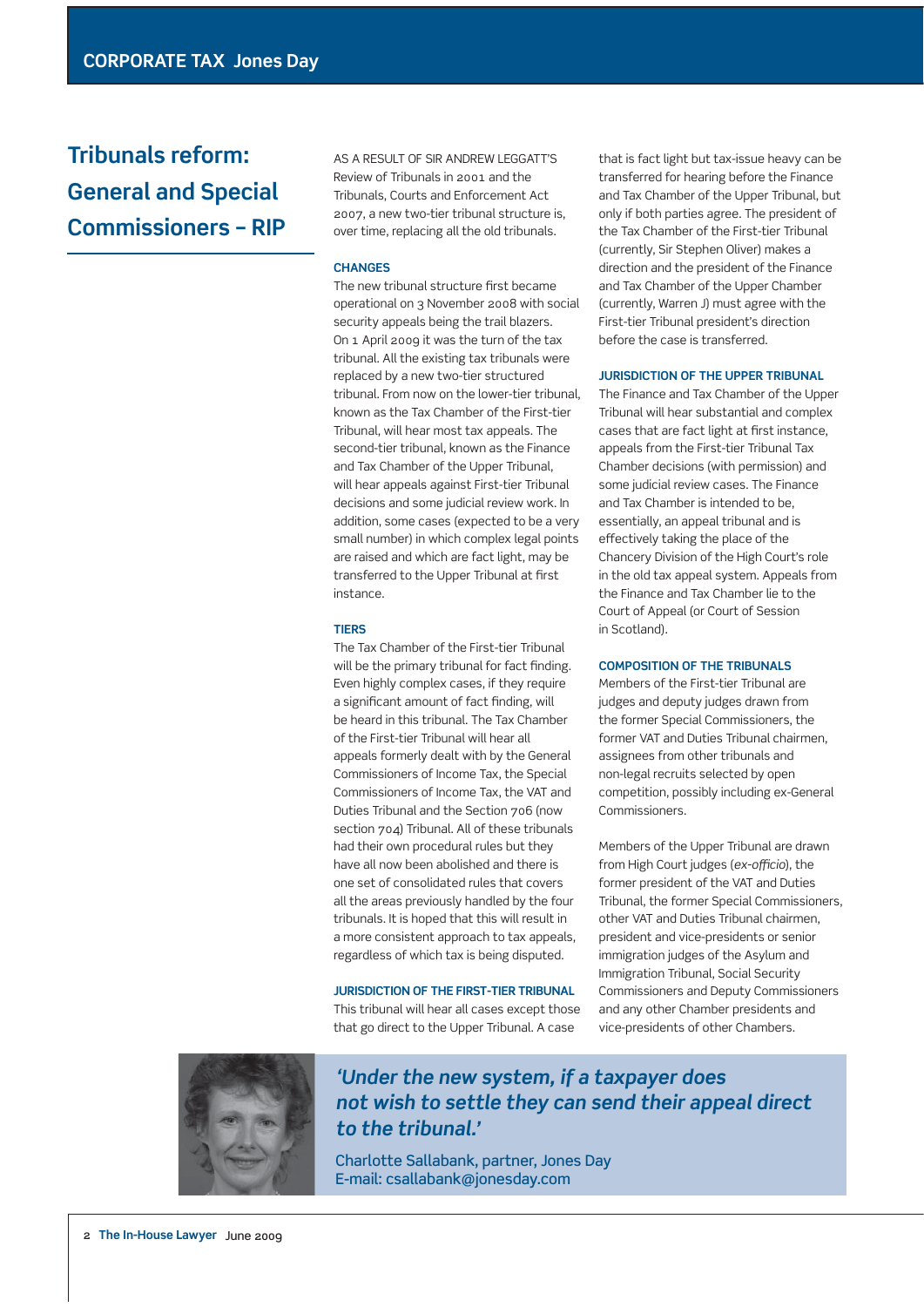The president of the tribunal decides the number of members of the First-tier Tribunal (one to three members). In the Upper Tribunal there will only be one member unless the senior president (Carnwath LJ) determines otherwise. The single member must be a tribunal judge unless the senior president otherwise determines. It is a majority decision if there is more than one member and the presiding member has a casting vote.

#### **PROCESS**

 Under the old system, in the case of direct taxes, the taxpayer first appealed to HM Revenue & Customs (HMRC). More than 90% of cases were settled without the appeal going to a tribunal. VAT and Duties appeals, on the other hand, went straight to the VAT and Duties Tribunal, although the taxpayer could, at the same time as appealing, request an internal review. Under the new system, direct tax appeals are still made to HMRC in the first instance and it is expected that many appeals will be settled as before. However, if a taxpayer does not wish to settle they can send their appeal direct to the tribunal. Under the old system only HMRC could list a case on direct taxes for a tribunal hearing. In addition, a taxpayer can now, instead of appealing, request an internal review from HMRC. For indirect taxes the appeal is direct to the tribunal as before, but a taxpayer can invoke the new internal review process first. The review process is discussed later.

#### **APPEALS PROCESS**

 The tribunal service central processing centre (TSCP) in Birmingham will receive all tax tribunal appeals and originating applications, and will make arrangements for the appeal to be heard. Either party can apply for the hearing and the TSCP will allocate appeals applications and other references to one of four categories:

- **1)** default paper;
- **2)** basic;
- **3)** standard; or
- **4)** complex.

 The HMRC Clearing House (based in York) must then be informed of the case and category. TSCP will send the Clearing House copies of documentation and notify it of relevant deadlines. The Clearing House then forwards direct tax appeals to the relevant



HMRC appeals unit and indirect taxes will be sent to HMRC Solicitor's Office. The appeals unit or Solicitor's Office will then notify the tribunal service of the contact details of the person preparing the case and any future correspondence will then be between them and the Tribunal Service without reference to the Clearing House.

## **CATEGORIES OF CASE Default paper**

 These appeals are the simplest cases that can be dealt with on paper, unless either party chooses to have an oral hearing.

Default paper category cases will normally be appeals against self-assessment late return fixed penalties; employer end-of-year return penalties; construction industry late return penalties; corporation tax return fixed penalties; Class 2 national insurance contribution notification penalties; and income tax fixed-percentage surcharges.

 Cases in this category will be decided on the basis of the written documentation. HMRC will make a statement of case that has to be provided within 42 days of the date the tribunal sends notice of the appeal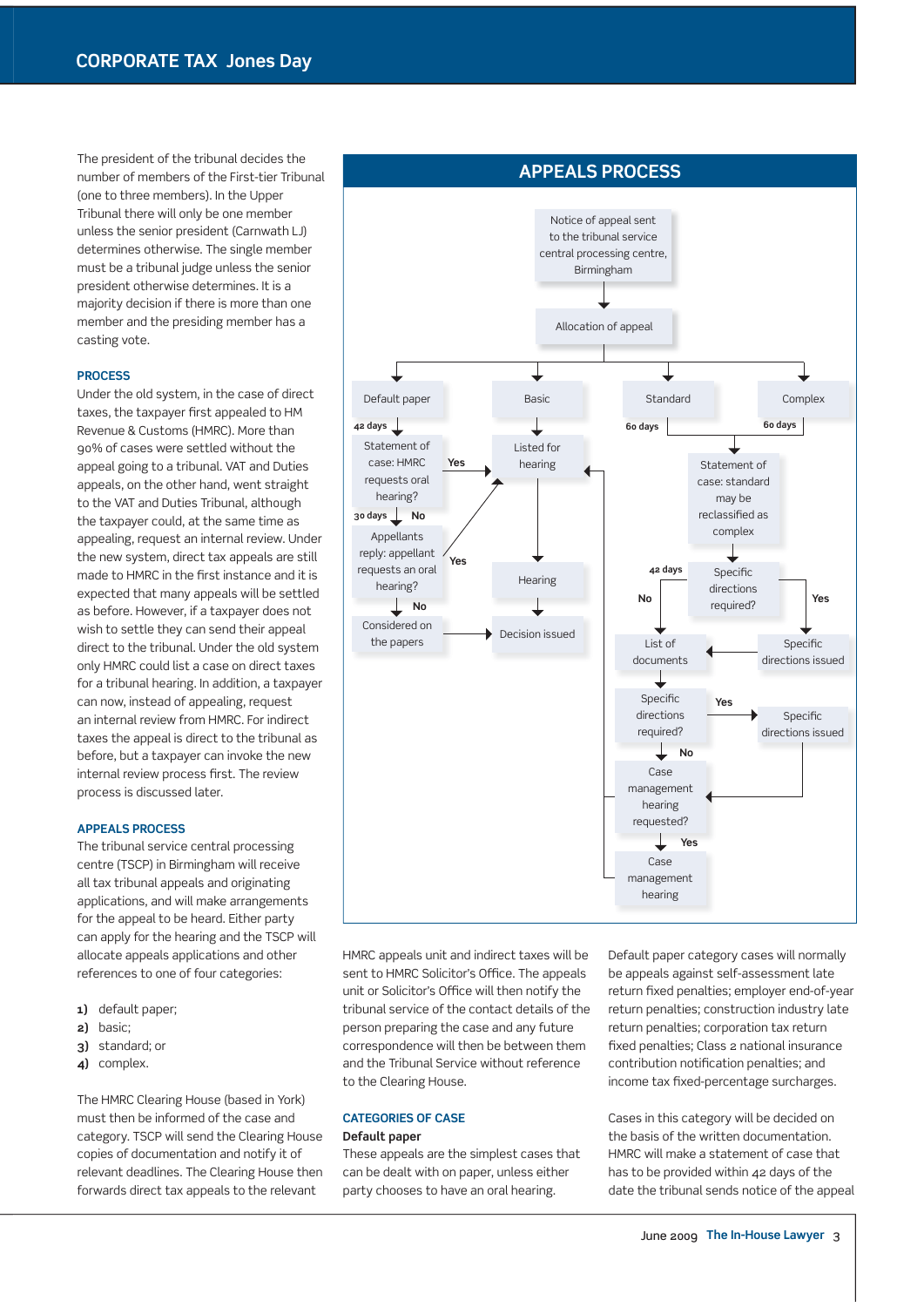and its categorisation to the taxpayer. The appellant then has 30 days from the date that the statement of case is sent to him in which to respond. Unless the tribunal directs otherwise there will be no further exchanges and the case will be decided on the papers provided.

 The decision will be sent to all parties after the appeal has been considered by the tribunal.

#### **Basic category**

 These appeals are those where there is no requirement for HMRC to serve a statement of case. These will normally be:

- **1)** Appeals against:
	- **a)** late filing and late payment penalties (except those in the default paper category);
	- **b)** penalties for incorrect tax returns, except appeals against penalties for deliberate or concealed action, cases where an appeal is also brought against the assessment to tax to which the penalty relates and indirect taxes;
	- **c)** indirect tax penalties on the basis of reasonable excuse;
	- **d)** HMRC Construction Industry Scheme (CIS) gross payment status decisions; and
	- **e)** information notices.
- **2)** Applications for:
	- **a)** permission to make a late appeal;
	- **b)** postponement of tax where HMRC does not agree the amount; and
	- **c)** a direction that HMRC close an enquiry.

 The basic category case hearings will be similar to hearings before the General Commissioners, with a limited exchange of papers prior to the tribunal hearing. HMRC is not required to provide a statement of case but if HMRC plans to rely on any information or argument that the appellant does not already know of, HMRC has an obligation

to inform the taxpayer as soon as they are aware that this is the case. HMRC must give sufficient detail to enable the appellant to respond to the points at the hearing.

Cases will be listed for hearing at different venues across the UK, local to the taxpayer. The decisions will usually be announced on the day of the hearing. The tribunal will always send down a written decision notice outlining the decision and setting out any rights of appeal against the decision.

#### **Standard category**

 These appeals are ones that require a longer hearing because they have facts to consider and complicated arguments. HMRC will be asked to provide a statement of case within 60 days and the parties then have 42 days in which to file a list of documents that they have in their possession and on which they intend to rely or produce at the hearing. Standard category decisions will usually be reserved and given in writing later.

#### **Complex category**

 These appeals are cases that the tribunal considers will:

- **1)** require lengthy or complex evidence in a lengthy hearing;
- **2)** involve a complex or important principle issue; or
- **3)** a large financial sum.

 As for standard cases, HMRC will have to provide a statement of case within 60 days, after which the parties have 42 days in which to file a list of documents that they have in their possession and on which they intend to rely or produce at the hearing.

 Standard and complex cases will normally be heard in London, Manchester, Birmingham, Belfast or Edinburgh. As with standard cases, the decision in a complex case is likely to be reserved and given later in writing.

# **APPEALS AGAINST FIRST-TIER DECISIONS**

 There is a right of appeal (with permission) on a point of law to the Upper Tribunal against First-tier Tribunal decisions.

 Applications for permission to appeal must be made in writing to the First-tier Tribunal. If permission is refused, the taxpayer can

then apply in writing to the Upper Tribunal for permission to appeal. This is a change from the old system under which an appeal lay from the Special Commissioners to the High Court as of right. Appeals against decisions of the Upper Tribunal are heard by the Court of Appeal (or Court of Session in Scotland). Appeals from these courts will be to the House of Lords. At any stage, including at the First-tier Tribunal, the case may be referred to the European Court of Justice.

#### **COSTS**

 Costs can be awarded in the First-tier Tribunal in cases other then complex cases only if the tribunal considers that either of the parties has acted unreasonably in bringing, defending or conducting the proceedings. This is a more restrictive cost regime then in the old VAT and Duties Tribunal but less restrictive than was the case in the Special Commissioners hearings where a party had to have acted 'wholly unreasonably' for costs to be awarded against that party. In a complex case, unless the taxpayer has asked for the case to be excluded from the costs regime within 28 days of being notified that the case has been classified as complex, the normal High Court costs regime will apply, so that costs will usually follow the event.

 The First-tier Tribunal cannot award costs without considering the parties' representations and, if the taxpayer is an individual, without taking their means into account.

 The Upper Tribunal can award costs (again, the normal High Court costs regime) but the same considerations apply as for awarding costs in complex cases in the First-tier Tribunal.

#### **HMRC REVIEW**

 In addition to the new tribunal procedures, a new HMRC review concept has been introduced for direct taxes. (A review process was previously available for indirect taxes only.) An HMRC review officer will internally review a decision, assessment, or other matter that could be appealed, with which the taxpayer disagrees. Since 1 April 2009, when HMRC sends a decision letter to a taxpayer, the letter must reflect the new appeals and the new internal review process. The letter will explain to the taxpayer what HMRC believes the facts to be, what the